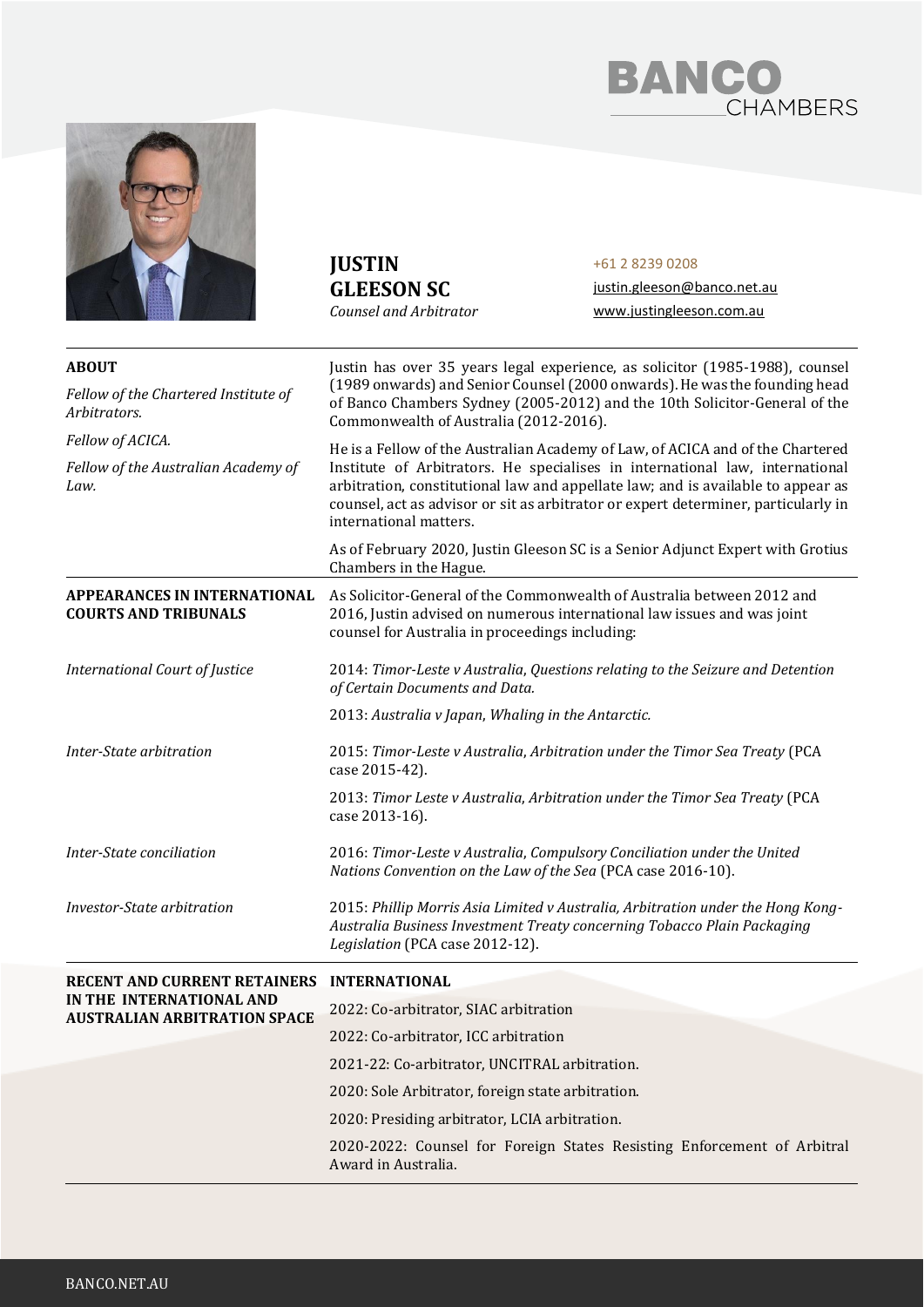

| 2017-2022: Counsel in various ISDS disputes for States and private investors. |  |  |
|-------------------------------------------------------------------------------|--|--|
|-------------------------------------------------------------------------------|--|--|

2018-2019: Various retainers to give expert evidence before Courts in the United States and Singapore.

2017: Expert assessor in respect to funding of an ISDS case.

2017, 2020: Member Singapore International Arbitration Academy.

## **AUSTRALIA**

2022: Expert Determiner in insurance coverage dispute.

2018, 2020-2021: Arbitrator appointed by Australian Energy Regulator in various disputes under Part 23 of National Gas Rules.

2017-2021: Counsel or arbitrator in various private commercial arbitrations.

2017: Chair of a Panel to inquire and report on certain matters for a major public institution in Australia.

# **RECENT AND FORTHCOMING APPEARANCES AS COUNSEL IN APPELLATE MATTERS**

#### **HIGH COURT OF AUSTRALIA**

2022: *BHP Group Ltd v Impiombato & Ors* – whether Federal Court class action proceedures are available in favour of foreign resident group members.

2022: *Cth v Montgomery* – whether indigenous Australians can be treated as aliens under the Constitution.

2022: *Keith Randall v NSW Trustee & Ors* – scope of federal jurisdiction over breakdown of de facto relationships.

2021: *ABCRA ats Tapp* – principles governing *Civil Liability Act* claims.

2021: *Commonwealth v AJL 20* [2021] HCA 21 - Chapter III of the Constitution and migration detention.

2021: *Arsalan v Rixon;* Nguyen *v Cassim* (2021) 96 ALJR 1- assessment of damages for loss of use of non-income producing assets.

2021: *Willis v Virgin Airlines* [2022] HCA 8– application of Cape Town Convention to recovery of airline engines in insolvency.

2020: *Wigmans v AMP* 95 ALJR 305 - regulation of overlapping class actions.

2020: *Roy v O'Neill* [2020] 95 ALJR 64 – implied licence to enter property and proactive policing.

2020: *Berry v CCL Secure Pty Ltd* [2020] 94 ALJR 715 - assessment of damages under Australian Consumer Law.

2020: *Moore v Scenic Tours* [2020] 268 CLR 326- whether claims for distress and disappointment from loss of expectation are personal injury damages.

2019-2020: *Commonwealth v Helicopter Resources* [2020] 94 ALJR 466 application of accusatorial principle to compulsory examination of officers of corporations.

2019: *Westpac Banking Corporation v Lenthall* – (2019) 94 ALJR 51 – availability of common fund orders in class actions.

2019: *Connective Services Pty Ltd v Slea Pty Ltd* – [2019] 267 CLR 461 – prohibition on financial assistance by corporations.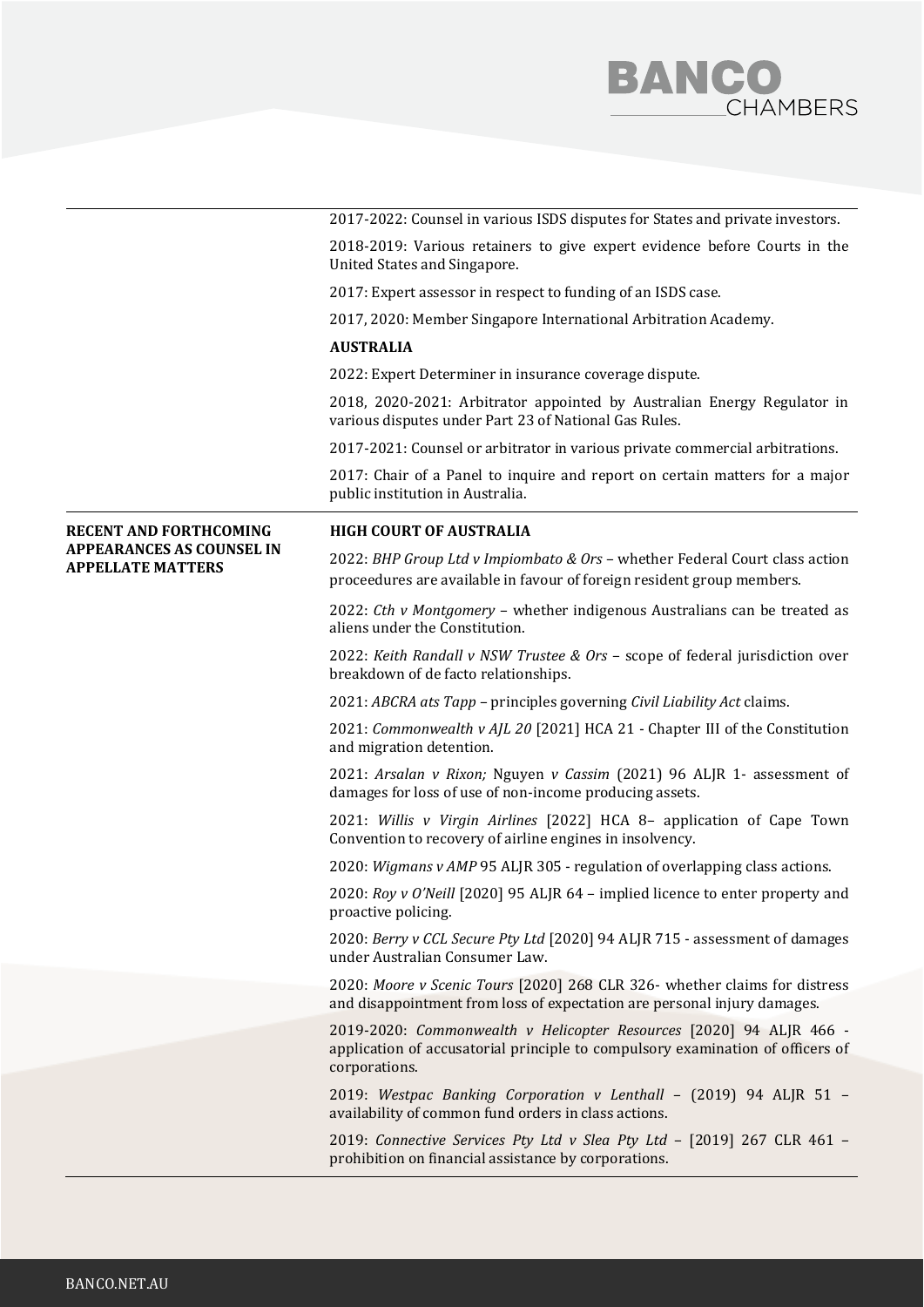

2018: *Unions NSW v NSW* (2019) 264 CLR 595 – validity of electoral expenditure laws under implied freedom of political communication.

2018: *ASIC v Lewski* (2018) 266 CLR 173 – directors' duties and validity of amendment to scheme constitution.

2018: *Parkes Shire Council v South West Helicopters* (2019) 266 CLR 212 – exclusivity of Warsaw Convention in respect to nervous shock claim.

2018: *Work Health Authority v Outback Ballooning Pty Ltd* (2019) 266 CLR 428 – inconsistency between Civil Aviation Law of Commonwealth and Territory workplace law.

2018: *Mighty River v Hughes* (2018) 265 CLR 480 - scope of Deeds of Company Arrangement.

2018: *Amaca Pty Ltd v Latz* (2018) 264 CLR 505 - assessment of personal injury damages for "lost years".

2018: *Commissioner of Taxation v Thomas* (2018) 264 CLR 382 - treatment of franking credits and principle in Executor Trustee case.

2018: *Re Gallagher* (2018) 263 CLR 460 - appearance for Senator Gallagher on referral of questions under s 44 of Constitution.

2017: *Plaintiff M174 v Minister* (2018) 264 CLR 217 - challenge to "fast track" provisions in Migration Act.

2017: *Re Canavan* (2017) 263 CLR 284 -appearance for Tony Windsor in opposition to Barnaby Joyce on referral of questions under s 44 of Constitution.

# **INTERMEDIATE APPELLATE COURTS**

2022: *Capic ats Ford* (Full Federal Court): scope of statutory guarantee of acceptable quality in class action over motor vehicles.

2022: *LCM v Stanwell Corporation Ltd* (Full Federal Court): whether litigation funding schemes are regulated as managed investment schemes.

2022: *R v Jacobs Group Australia Pty Ltd* (NSWCAA): construction of maximum penalty in foreign bribery cases.

2022: *Metlife v AFCA* (Full Federal Court): jurisdiction of AFCA over superannuation complaints.

2022: *About Life v AFCA* (NSWCA): causation and damages in solicitors' negligence claim.

2021: *Carcani & Boscaini* [2021] FamCAFC 9 – principles governing setting aside of pre-nuptial agreement.

2020: *Allied Services Union of Australia & Ors v Qantas Airways Ltd* – (2020) 302 IR 190 - availability of personal and compassionate leave entitlements for workers during period of industrial stand down.

2020: *Swashplate Pty Ltd v Liberty Mutual Insurance* (2020) 381 ALR 648 – helicopter insurance case.

2020: *Kraft Foods Group Brands LLC v Bega Cheese Limited* (2020) 377 ALR 387 - assignability of common law trademarks.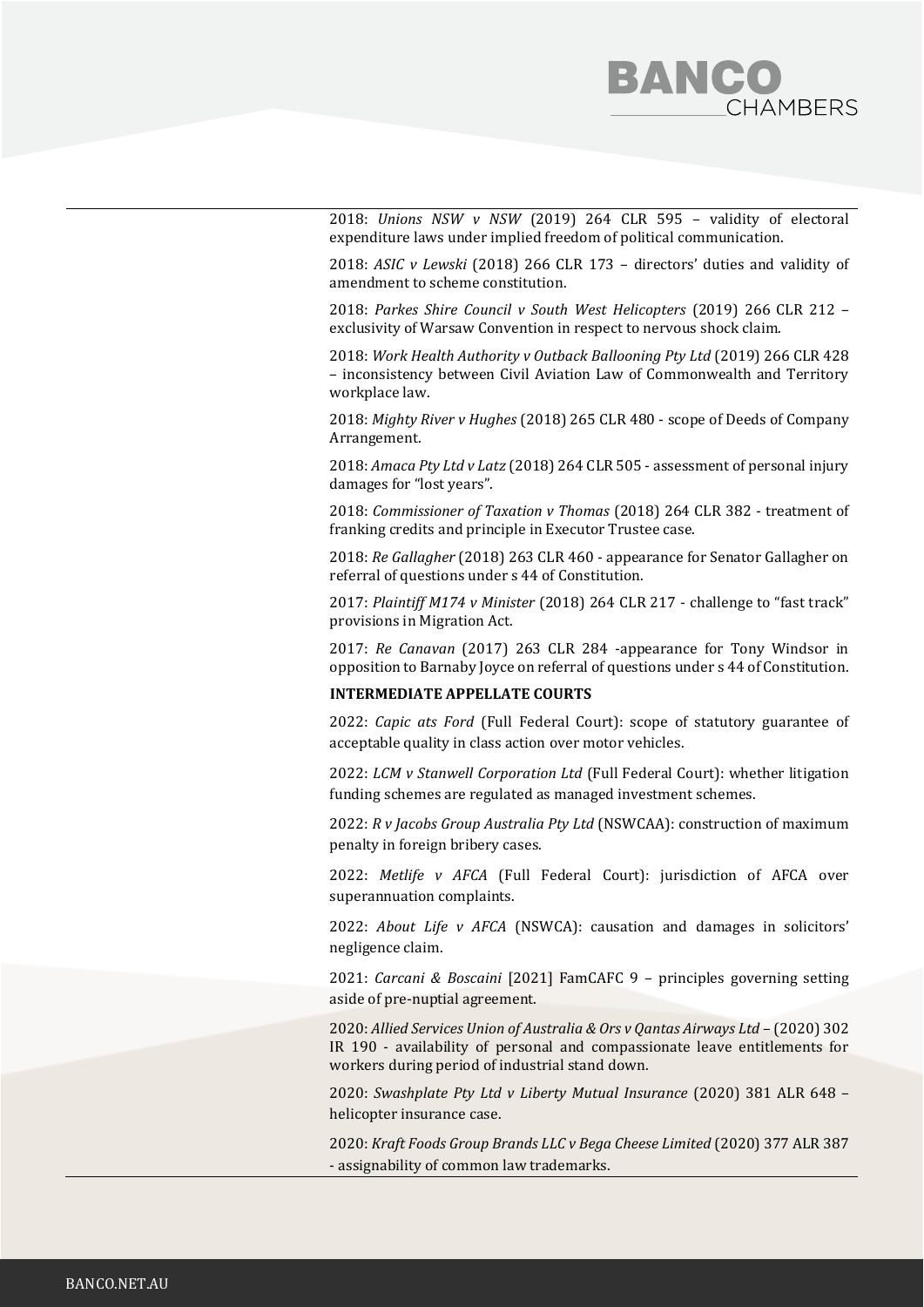|                                                    | 2020: ACCC v Pacific National (2020) 378 ALR 1 - s 50 merger case.                                                                                                                                                |
|----------------------------------------------------|-------------------------------------------------------------------------------------------------------------------------------------------------------------------------------------------------------------------|
|                                                    | 2019: Pitcher Partners v Neville's Bus Services (2019) 271 FCR 392 - assessment<br>of damages in deceit and Australian Consumer Law.                                                                              |
|                                                    | 2019: Mackellar Mining & Anor v Urquhart & Ors (2019) 367 ALR 171- anti-suit<br>injunctions.                                                                                                                      |
|                                                    | 2018: Daiwa Can & Anor v Knights Quest Pty Ltd (2018) 366 ALR 557 -<br>companies/oppression.                                                                                                                      |
|                                                    | 2018 Ulman & Ors v Live Group Pty Ltd (2018) 367 ALR 95 - contempt of court<br>by religious tribunal.                                                                                                             |
|                                                    | 2018: Racing NSW v Lewin (2018) 97 NSWLR 694 - construction of Racing<br>Rules.                                                                                                                                   |
|                                                    | 2018: Karimbla Properties v City of Council of Sydney (2018) 99 NSWLR 66 -<br>construction of rating statute.                                                                                                     |
|                                                    | 2018: Mobis Parts Australia Pty Ltd v XL Insurance Company SE (2018) 363 ALR<br>730 - rectification of insurance policy.                                                                                          |
|                                                    | 2018: Warrie v Fortescue Metals (2019) 273 FCR 350 - exclusivity of native title<br>established by spiritual sanctions.                                                                                           |
|                                                    | 2018: Perera & Ors v Get Swift Pty Ltd (2018) 263 FCR 92 - stay of overlapping<br>class actions.                                                                                                                  |
|                                                    | 2017: ASIC v Whitebox (2017) 251 FCR 448 - overlap of civil penalties and<br>Criminal Code.                                                                                                                       |
|                                                    | 2017: First Pacific Advisors LLC v Boart Longyear Ltd (2017) 320 FLR 78 -<br>company scheme of arrangement class composition.                                                                                     |
| <b>OTHER PROFESSIONAL</b><br><b>EXPERIENCE</b>     | Over 35 years of professional practice, Justin has conducted multiple trials and<br>appeals as counsel, and provided numerous written opinions across most areas<br>of commercial, public and constitutional law. |
|                                                    | In the area of insurance, he has advised and appeared in numerous disputes<br>over professional indemnity, directors and officers', property and other<br>policies.                                               |
|                                                    | He has extensive experience in corporations, equity, trade practices, intellectual<br>property, competition, aviation and shipping law.                                                                           |
|                                                    | Justin's qualifications in public, constitutional and international law are noted<br>above.                                                                                                                       |
| <b>RECENT AND FORTHCOMING</b>                      | <b>INTERNATIONAL LAW &amp; ARBITRATION</b>                                                                                                                                                                        |
| <b>ADDRESSES, BOOKS AND</b><br><b>PUBLICATIONS</b> | July and October 2021: Class Action Forums Australian Academy of Law                                                                                                                                              |
|                                                    | March 2021: ACICA 'Australia as a Centre for Excellence' (2020 Arbitration<br>Report) - Justin Gleeson SC and Jonathon Redwood SC                                                                                 |
|                                                    | November 2020: ACICA address: 'Taking Advantage of Technology Dispute<br><b>Resolution Best Practice'.</b>                                                                                                        |
|                                                    | October 2020: CIARB address: 'Advocacy in the Virtual Environment'.                                                                                                                                               |

**BANCO**<br>CHAMBERS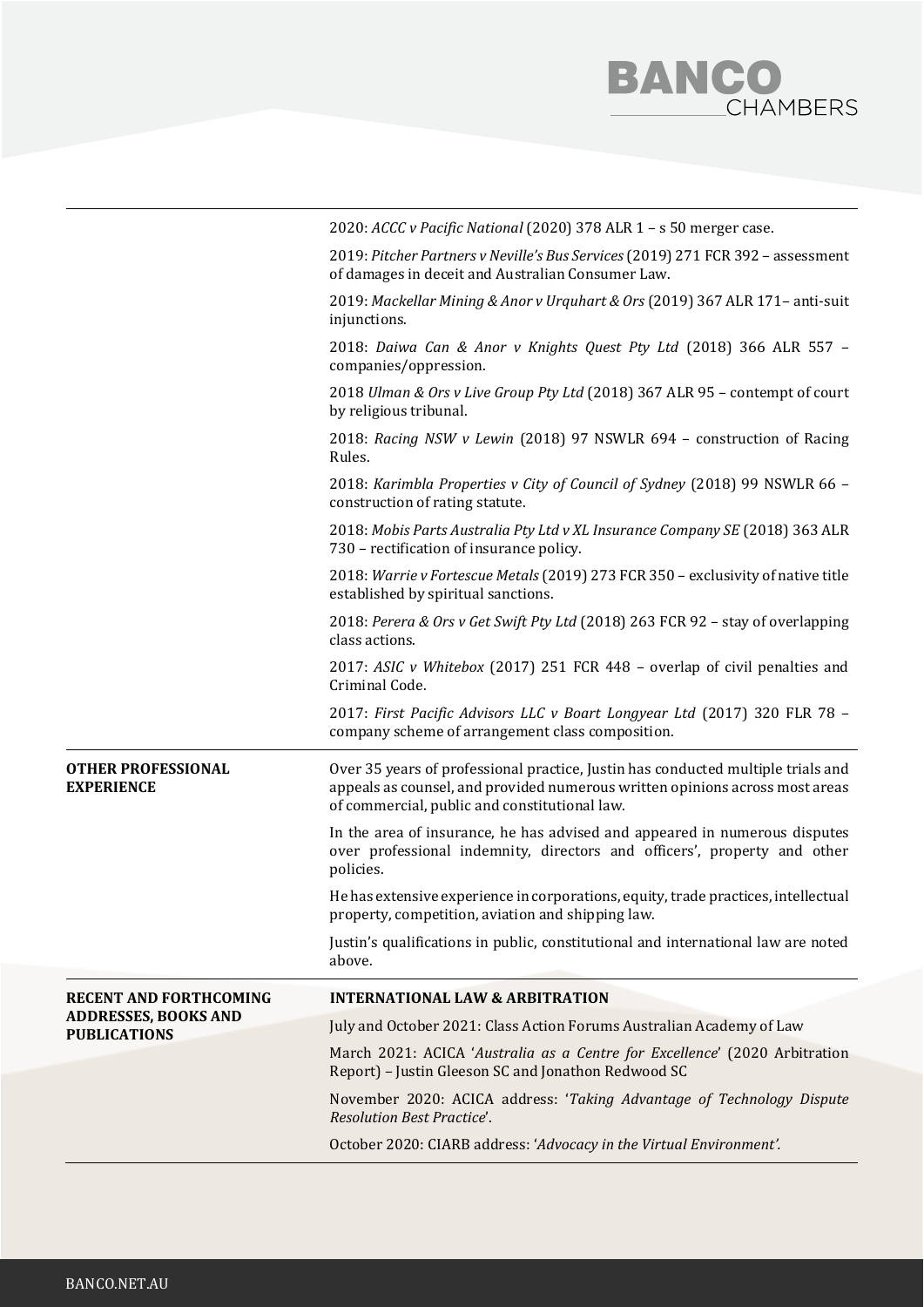

October 2020: ACICA Arbitrator Round table forum: '*Best Practice in International Arbitration'*.

May 2020 – ACICA webinar: '*Best Practice in Virtual Hearings*'.

February 2020: Member of Singapore International Arbitration Academy.

November 2019: Presenter ACICA arbitration round table in Australian Arbitration Week.

August 2019: Moderator: Australian Academy of Law/Australian Academy of Sciences Climate Change Hypothetical.

November 2018: Panel discussion on International commercial arbitration at ABA conference.

July 2018: Address to ACICA on 60th anniversary of New York Convention.

November 2017: Singapore International Arbitration Academy, Speaker and Tribunal member.

October 2017: IBA Annual Conference Sydney, Keynote Address to Under 40's Arbitration Workshop.

August 2017: Australian Academy of Law Conference, Sydney: *"Can Australian Lawyers of the future afford not to be internationalist?"*

July: Centre for Comparative Constitutional law conference, Melbourne: *"Demystifying Proportionality in Australian Constitutional Law".*

July 2017: CIArb Australia lunch Melbourne: *"International Arbitration – What can Australia learn from current developments overseas?".* 

May 2017: Keynote address, Global Pound Alternative Dispute Resolution Conference, Sydney.

October 2016: *"The increasing internalisation of Australian Law"*, Australian Academy of Law Annual Patron's Lecture (published in (2017) 28 PLR 25-40).

August 2016: *"Australia's recent involvement in International Dispute Resolution: Tobacco Plain Packaging and beyond",* address to NSW Supreme Court Annual Judges' conference.

July 2016: *"Australia's enmeshment in International Law Dispute Resolution: Implications for sovereignty",* Annual Michael Kirby Lecture in International Law, Australian National University (published in *The Australian Year Book of International Law 2016*).

June 2016: *"The internationalisation of Australian Law",* launch of International Negotiation and Dispute Resolution series hosted by NSW Young Lawyers (published in The Arbitrator and Mediator, December 2016 28-35).

May 2016: *"Australia's Interests in Investor-State Dispute Settlement under the UNCITRAL framework",* address to the Second Annual UNCITRAL Seminar, Canberra.

April 2015: *"International Law and the Australian Constitution",* Annual Sir Maurice Byers address to NSW Bar Association (published in (2015) 40 Australian Bar Review 149).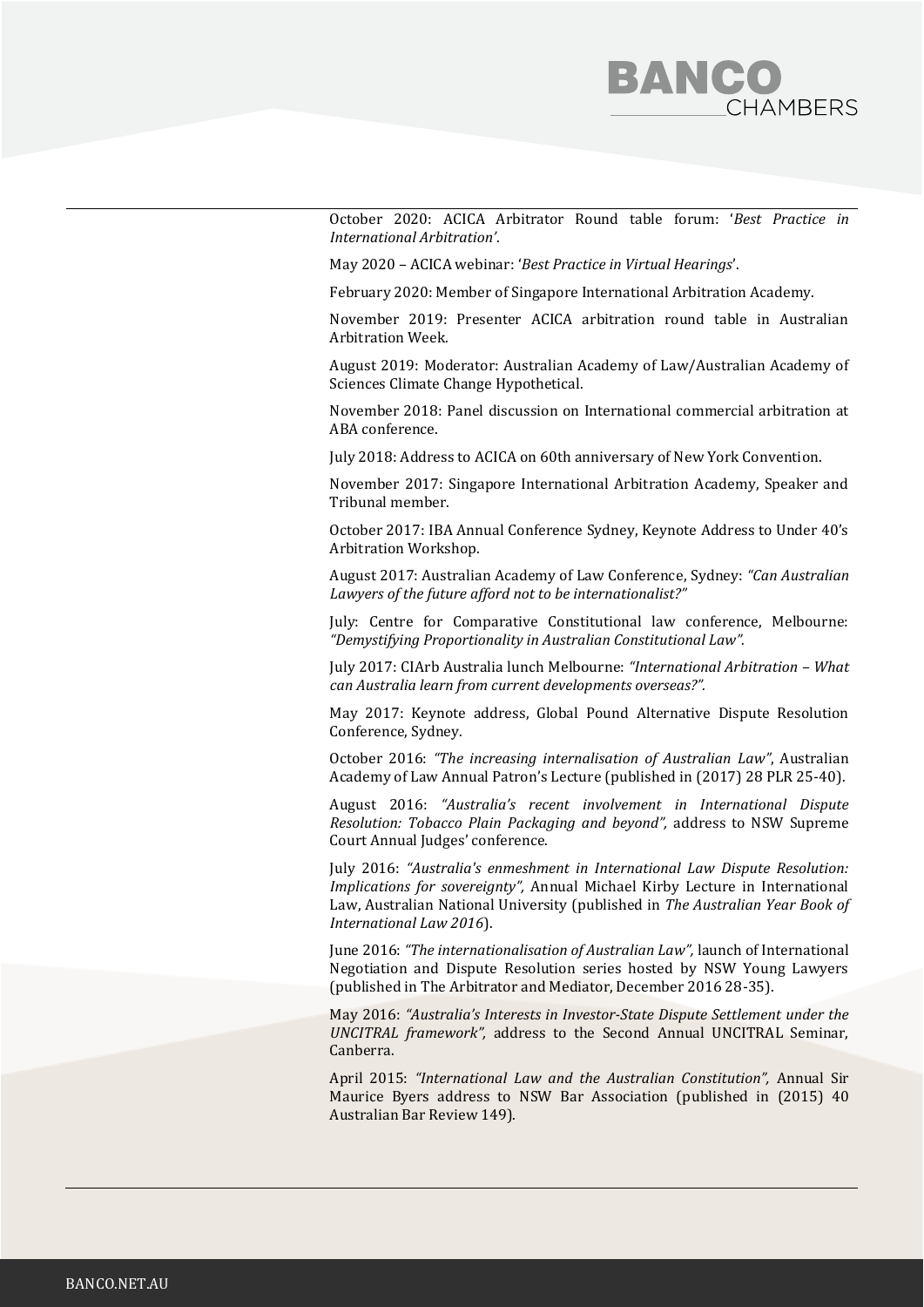#### **COMPARATIVE LAW**

May 2017: Sydney PEN Free Voices Lecture, Sydney Writers Festival, *"Freedom of Expression, United States and Australian perspectives"*, published in Sydney PEN November 2017.

*"Held on Trust"* Griffith Review 57 Perils of Populism.

February 2017: Address to Singapore Academy of Law, *"Evolving Judicial Attitudes to Executive Power: The United Kingdom, Singapore and Australia"*.

March 2016: *"Recent Developments in Administrative Law in the United States and Australia",* address to Australian Government Solicitor Law Conference, Canberra.

# **CONSTITUTIONAL LAW**

2021: *'Undertakings: constitutionality, commerciality and other considerations'*, chapter co-authored with Christopher Tran in Current Issues in Competition Law, Federation Press (2021).

2018: *"The Rule of Law and the Crown"* in Hinton and Williams (eds), The Crown, University of Adelaide Press, co-author with Ms C Winnett.

2018: *"Economic Union"* in Saunders and Stone (eds), Oxford Handbook of the Australian Constitution.

February 2018: *"The High Court on Constitutional Law: the 2017 Term"*, Keynote Address to 2018 Gilbert +Tobin Constitutional Law Conference.

January 2018: *"The Modern Executive in Australia – Rule Taker or Rule Maker?"* – Address to Annual Conference of Federal and Supreme Court Judges.

2017: *"Chapter II of the Constitution",* joint chapter with Anna Mitchelmore in Williams (ed), Key Issues in Public Law, Federation Press.

May 2017: Annual Blackburn Lecture, ACT Law Society, *"Law, Morality and the Public Trust".*

# **BOOKS**

*Rediscovering Rhetoric – Law, Language and the Practice of Persuasion*  (Federation Press, 2008, co-edited with Dr R Higgins).

*Constituting Law – Legal Argument and Social Values* (Federation Press 2011, co-edited with Dr R Higgins).

*Historical Foundations of Australian Law – Volume I: Institutions, Concepts and Personalities; Volume II: Commercial Common Law* (Federation Press 2013, coedited with Dr J Watson, Dr R Higgins and Dr E Peden).

| QUALIFICATIONS AND EDUCATION | 2017: Fellow of ACICA.                                     |
|------------------------------|------------------------------------------------------------|
|                              | 2016: Fellow of the Chartered Institute of Arbitrators.    |
|                              | 2012-2016: Solicitor-General of Commonwealth of Australia. |
|                              | 2005: Founding Head Banco Chambers, Sydney.                |
|                              | 2000: Appointed Senior Counsel, NSW Bar.                   |